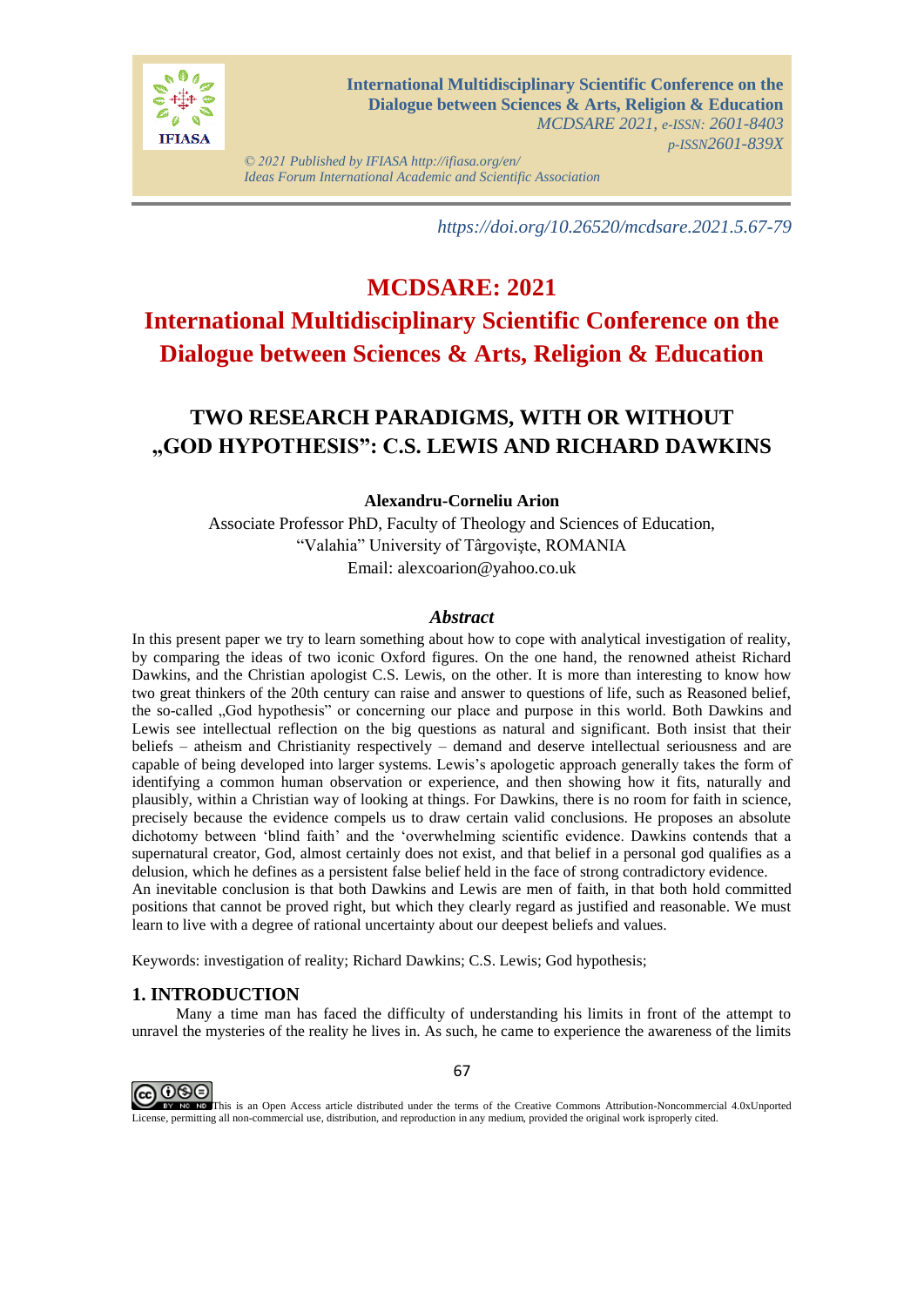of science and, consequently, of human knowledge in his endeavor to defend either the positivist knowledge or the faith in God, which appeals to what we call "God hypothesis".

Therefore, in the present paper we try to learn something about the way we cope with analytical investigation of reality, by comparing the ideas of two iconic Oxford figures. On the one hand, the scientific popularizer, and the renowned atheist Richard Dawkins, and, on the other, the literary scholar and Christian apologist C.S. Lewis. It is so fascinating to understand how these two great thinkers of the 20th century can answer the questions of life, such as Reasoned belief, "the God hypothesis" or concerning our place and purpose in this world.

Dawkins is an evolutionary biologist who moved from a nominal Anglicanism to a committed atheism; Lewis is a literary scholar who moved from atheism to what he named 'mere Christianity', a form of Christianity that overlooked its denominational aspects. Both Dawkins and Lewis see intellectual reflection on the big questions as natural and significant. Both insist that their beliefs – atheism and Christianity respectively – demand and deserve intellectual seriousness and are capable of being developed into larger systems.

One could raise the question: what we might learn by engaging with both Dawkins and Lewis on some big questions in life, including issues of meaning and faith, or the relationship of the natural sciences and the arts.

The term 'big questions' is widely used to refer to ways of thinking about ourselves and our world that help us make sense of things. Psychologists tell us this thinking is natural and that it helps us manage with the riddles of life. Some of these big pictures are religious, some are not. Christianity is a good example of a faith that both tries to make sense of our lives and shows how they can be transformed and renewed. Marxism is a good example of a non-religious – many would say anti-religious – world view that aims to explain our world.

Some think the answer might lie in our evolutionary past. Others suggest that we have homing instinct for God as our creator, which makes us search for signs of transcendence or significance. Yet whatever explanation we offer, there's little doubt about how important this sense of meaning can be.

Meaning is often connected with 'world views' – big pictures of reality that link individual aspects of life together into an interconnected whole. Religious belief is widely acknowledged as affirming the intelligibility and coherence of our world. The American Christian philosopher Keith Yandell († 2020) suggests that a religion is a 'conceptual system that provides an interpretation of the world and the place of human beings in it'. These world views act like lenses, allowing us to see our world and ourselves more clearly by bringing things into focus. Yet some of these world views are nonreligious or even anti-religious, as in the case of the two major secular ones of our age: (Neo-) Marxism and Darwinism.

## **2. BIG PICTURES: WHY MEANING MATTERS**

#### **2.1. Dawkins's big picture: universal Darwinism**

Dawkins (1941-) uses the term 'Darwinism' to designate both Darwin's theory of the origins of biological diversity and a broader world view based on this theory. He introduced the term 'Universal Darwinism' in 1983 to refer to an expanded vision of Darwinism, which he subsequently developed beyond the realm of biology to include explan-ations of cultural phenomena, including religious belief and the question of purpose in life. (Richard DAWKINS, 1983, 403–25). Dawkins's The God Delusion (2006) developed the suggestion that religion is an 'accidental by-product' of the evolutionary process, a 'misfiring of something useful'. (Richard DAWKINS, 2006, 188). He also uses the metaphysical framework of this Universal Darwinism to reject any notion of purpose – a view summarized in his wellknown statement that the universe has 'no design, no purpose, no evil and no good, nothing but blind pitiless indifference'. (Richard DAWKINS, 1995, 133).

Dawkins attributes his loss of any religious faith to two factors. The first was his growing realization that 'Darwin provided the magnificently powerful alternative to biological design which we now know to be true.' (Richard DAWKINS, 2013, 141). This is a recurrent theme in Dawkins's later writings: Darwinism offers an explanation of what is observed in the biological world that is superior to belief in a creator God. The second factor is his belief that there is an 'elementary fallacy' within any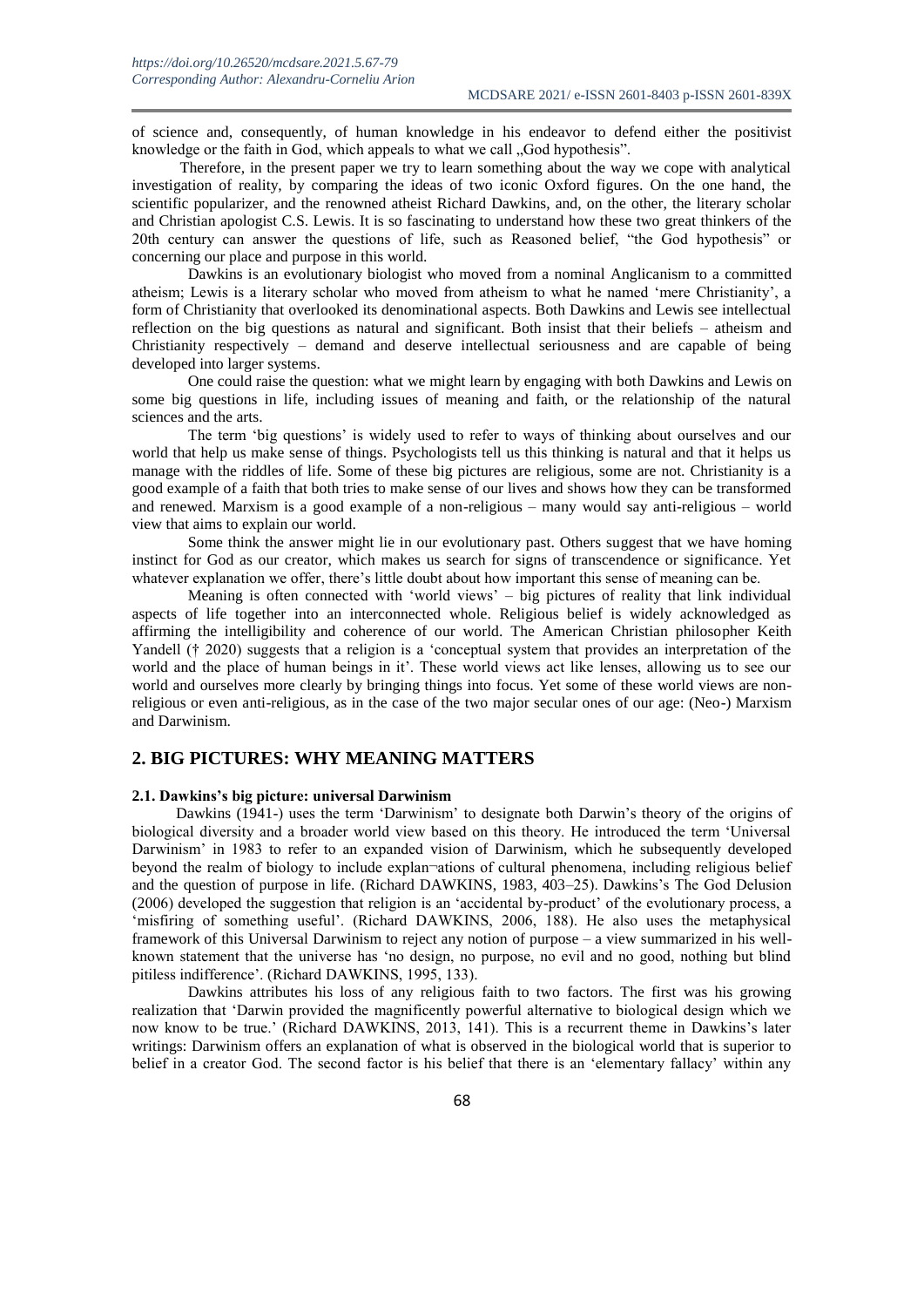argument from design, in that 'any god capable of designing the universe would have needed a fair bit of designing himself'. (Ibid, pp. 140–141). Darwin's idea of gradual complexification from a 'primeval simplicity' seemed to make a lot more sense to him.

Ironically, Darwinism does not – and cannot – explain everything. It deals with how life evolves. Some of the most significant events in the history of the universe – such as the Big Bang and the origins of life – lie beyond its scope. Nonetheless, Dawkins sees in Darwinism a framework for reflecting on human meaning in general and not simply on biological development.

The Moral Landscape, a book by the New Atheist writer Sam Harris, is perhaps the stand-out manifesto for scientism, arguing that science is able to determine human moral values – in effect, putting moral philosophy out of business. However, moral philosophers have dismissed Harris's overstatements: it is not exactly difficult to point out that he has merely co-opted a position within moral philosophy, namely a form of utilitarianism that holds that the 'good' is defined in terms of the greatest happiness of the greatest number. (Sam HARRIS, 2010,79).

That is one of the reasons why it is so interesting to engage with Dawkins. It forces us to think about the place of science in developing a big picture of life. Can science answer all our big questions about the meaning of life? Or does it really deal with the quite different question of how the universe and human beings function? For Dawkins, science tells us all we can hope to know; for others, it has limits that are to be respected, so that we look to other intellectual disciplines or undertakings to answer other questions – including questions of meaning. (Alister MCGRATH, 2019, 15).

The noted biologist John Maynard Smith, for example, declares that scientific theories have nothing to say "about the value of human beings" – or indeed about moral values in general. For Maynard, biological theories "say nothing about what is right but only about what is possible", leading us to draw the conclusion that "we need some other source of values". (John Maynard SMITH, 1984, 10-24).

Clearly there is more that needs to be said about Dawkins's approach, and we shall pick this up later. But we now need to introduce our second dialogue partner – C. S. Lewis (1898-1963).

#### **2.2. Lewis's big picture: mere Christianity**

Lewis's initial atheism was hardened by his experience as a soldier in the British Army during the First World War. How could God allow such pointless suffering and devastation? Although Lewis was aware that there were some logical flaws with being angry with a non-existent God, he saw atheism as the default position of any right-thinking person.

During the 1920s, however, Lewis changed his mind. Although he remained convinced that atheism was probably his best option, he found it intellectually uninteresting and came to see it as stifling the life of the imagination. The world of the logically provable was inadequate and unsatisfying: he became convinced that there had to be more to life. He set out this view by contrasting two forces that seemed to be at war within his soul: a plausible yet dull rationalism and a risky yet potentially exhilarating faith.

"On the one side, a many-islanded sea of poetry and myth; on the other, a glib and shallow rationalism. Nearly all that I loved I believed to be imaginary; nearly all that I believed to be real I thought grim and meaningless". (C. S. LEWIS, 2002, p. 197).

As an atheist who became a Christian, Lewis came to see himself as an apologist for the Christian faith. However, he was always clear that rather than defending any particular kind or style of Christianity, such as Anglicanism or Methodism, he was commending a basic consensual Christian orthodoxy – what he termed 'mere Christianity': 'You will not learn from me', he informed his readers, 'whether you ought to become an Anglican, a Methodist, a Presbyterian, or a Roman Catholic.' (C. S. LEWIS, 2016, viii).

Yet Lewis was not suggesting that his readers should avoid individual Christian denominations, such as his own Church of England. Nor was he suggesting that the Christian life was to be seen as individualist, without any sense of attachment to or involvement in a Christian community. Rather, each such denomination was to be seen as a distinct embodiment or manifestation of something more fundamental – mere Christianity:

"[Mere Christianity is] like a hall out of which doors open into several rooms. If I can bring anyone into that hall, I shall have done what I attempted. But it is in the rooms, not in the hall, that there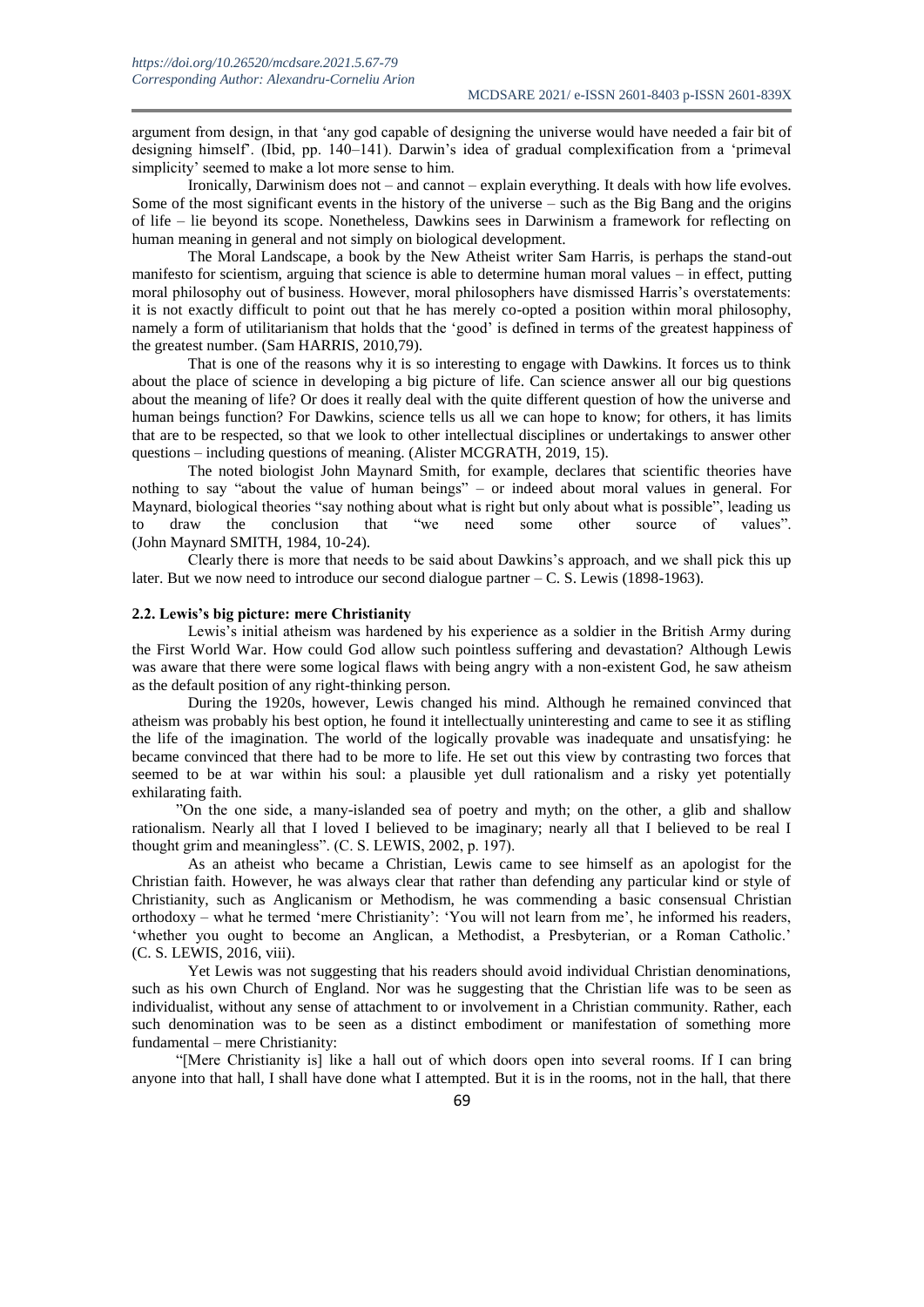are fires and chairs and meals. The hall is a place to wait in, a place from which to try the various doors, not a place to live in. (Ibid., p. xv).

Lewis came to see God as both the ground of the rationality of the world, and the one who enables us to grasp that rationality. For Lewis, the truths of the Christian faith lie beyond the reach of human reason; yet when those truths are presented and grasped, their rationality can easily be discerned. And one hallmark of that rationality is the ability of the Christian faith to make things intelligible. This basic belief is set out with particular clarity in what has come to be one of his best-known maxims:

'I believe in Christianity as I believe that the Sun has risen, not only because I see it but because by it I see everything else.' (C. S. Lewis, ed. Lesley WALMSLEY, 2000, 21).

As an atheist turned Christian, Lewis was convinced of the apologetic need to set out the intellectual and imaginative appeal of Christianity to our wider culture (Michael WARD, Andrew DAVISON, ed., 2011, 59–78; Alister E. MCGRATH, 2013, 129-46) – something that required intelligent reflection on the content and practice of faith. His point is that an informed understanding of Christianity provides both clarification of what we ought to be doing and a motivation to do it. As Lewis argued in his discussion of the 'Christian hope', what might be seen by some as theological escapism turns out to be empowering:

'The Christians who did most for the present world were just those who thought most of the next.' (Lewis, 2016, 134).

#### **2.3. Reflecting on Dawkins and Lewis**

Dawkins and Lewis both see intellectual reflection on the big questions as natural and significant. Both insist that their beliefs – atheism and Christianity respectively – demand and deserve intellectual seriousness and are capable of being developed into larger systems. We would agree with them both on the importance of critical and constructive reflection on our beliefs, and regularly commend such a 'discipleship of the mind' to the Christian readers. (Alister McGrath, 2018).

Dawkins, like many within the New Atheism, holds a view of religion determined by the myth of the warfare of science and religion – a view that emerged during the late nineteenth century, for social reasons, but has long been discredited by historical research. (Peter HARRISON, 2015, 172–176, 191– 198) . So if, as this controlling myth dictates, science and religion must be seen as at war with each other, what does that imply about the many active scientists who are religious believers? This myth has only one answer to give, and we fear it is a rather thin and unsatisfying one: such people are traitors who collaborate with the enemy. This leads Dawkins to suggest that scientists who believe in or contribute to a positive working relationship between science and religion represent the 'Neville Chamberlain' school. (DAWKINS, 2006, 66–69).

Lewis also helps us think about the dangers of controlling myths, which lead us to demonize others. He found a persuasive answer to his concerns in a long conversation with his Oxford colleague J.R.R. Tolkien (John Ronald Reuel Tolkien was an English writer, poet, philologist, and academic, best known as the author of the high fantasy works The Hobbit and The Lord of the Rings. He was a close friend of C.S. Lewis) in September 1931. Tolkien argued that human beings tell stories that are unconsciously patterned on the Christian grand narrative of creation and redemption. For him, one of the great strengths of that narrative was its ability to explain why we tell stories of meaning in the first place. The Christian gospel enfolded and proclaimed 'a story of a larger kind', which embraced what was good, true and beautiful in the great myths of literature, expressing it as 'a far-off gleam or echo of evangelium in the real world'. (J.R.R. TOLKIEN, 2001, 71–27).

Lewis came to see that the story of Christ was a 'true myth' – that is to say, a myth that functions in the same manner as other myths, yet really happened. Christianity possessed the literary form of a myth, which for Lewis meant a story with deep imaginative appeal, conveying a set of ideas. Yet there was a critical difference between Nordic myths (so much prized by the young Lewis) and the Christian myth: only the latter was true. (Alister E. MCGRATH, 2013, 55–82). Pagan myths represented an imperfect grasping towards the truth, a goal finally attained in Christianity.

It seems that Dawkins's view of science is shaped by an unnecessary and distorting metaphysical naturalism, as well as a dogged commitment to a discredited myth of the 'warfare' of science and faith, which blind him to the ways a theological framework might illuminate and enrich our appreciation of science. Happily, there are sections of his writing in which he seems to set such dogmatic assumptions to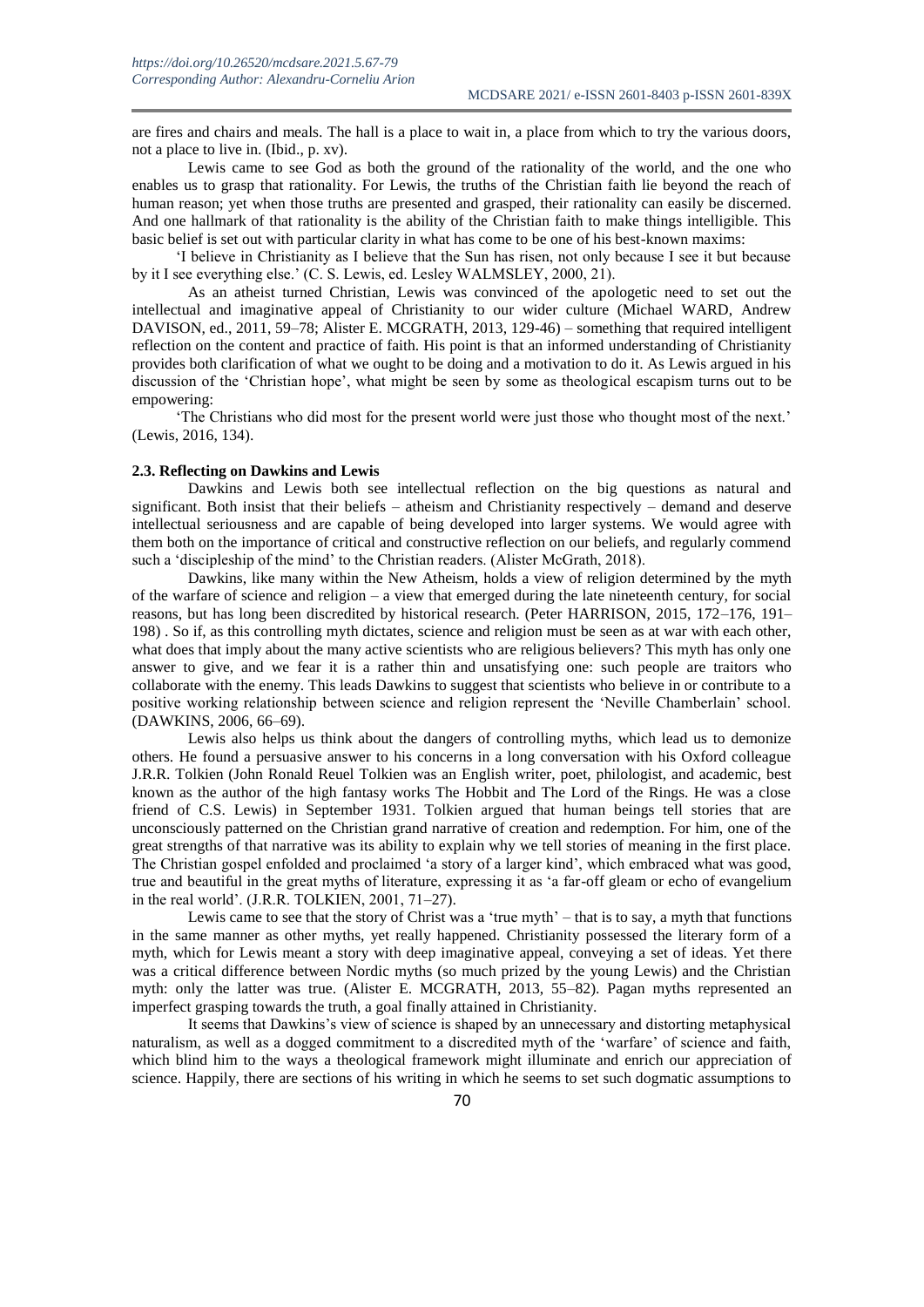one side and reflect joyfully on science's ability to help us appreciate the beauty and complexity of nature. Lewis, unfortunately, does not engage with science in depth, (Michael WARD, 2013, 3–16) so that his readers must develop their own approaches to science based on his general outlook. Yet this is not difficult to  $do$  – and turns out to be  $\neg$ profoundly worthwhile.

### **3. REASONED BELIEF: FAITH, PROOF AND EVIDENCE**

It is often said that we live in a post-truth world in which we just make up our beliefs. We decide what we would like to be true, then live as if it were true – hoping nobody will come along and ask us difficult questions about our reasons for holding these beliefs. Religious people are often accused of 'wish-fulfilment' – a term used by the atheist psychoanalyst Sigmund Freud in the early twentieth century to refer to the need felt by some to console themselves in believing in a non-existent God. Yet atheism can also be seen as a form of wish-fulfilment.

But then, how can we show that our beliefs make sense? Can we prove that they are right? Or if we can't prove them, what's the next best thing? These are important questions. Just about all of us hold certain beliefs, be they religious, ethical or political. Is there a God? What is the good life? Nobody is really certain about the answers to these questions, but we can still offer good reasons for what we believe. So how do Lewis and Dawkins help us to think about these questions? Let's begin by looking at Lewis's approach.

### **3.1. C. S. Lewis: fitting things in**

During the twentieth century, Lewis was one of the most out-spoken defenders of the rationality of the Christian faith. Lewis's apologetic approach generally takes the form of identifying a common human observation or experience, and then showing how it fits, naturally and plausibly, within a Christian way of looking at things. (Alister MCGRATH, 2013, 129-46). He holds that Christianity provides a big picture of reality, an intellectually capacious and imaginatively satisfying way of seeing things, one that helps make sense of what we observe or experience.

Lewis' approach to the rationality of religious belief emphasizes its capacity to enfold our experience of the world and help us discern what it means. But some objections need to be considered. For example, Lewis suggests that we judge a set of beliefs by their capacity to make sense of things. But then we ought to ask what evidence might lead us to adopt those beliefs in the first place, rather than simply taking them as given and then proceeding to evaluate them?

It is a perfectly fair point. Yet the issue is more commonplace than might be expected. As Ludwig Wittgenstein pointed out, one and the same propos-ition or idea may at one point be treated as something to be tested and at another as a rule of testing. (Ludwig WITTGENSTEIN, 1974, p. 98).

Lewis himself is quite clear that Christianity does not offer us a totally clear view of reality, and readily concedes that there are certain things that do not fit comfortably – for example, the problem of pain and suffering, the subject of two of his books. (C. S. LEWIS, 1940).

His counterargument would be that we should compare possible approaches and see which makes the most sense of a complex and fuzzy reality.

Lewis himself uses this approach in Mere Christianity. He notes that many people have known a 'desire which no experi¬ence in this world can satisfy'. After exploring this observa¬tion, he offers three possible explanations for such a sense of emptiness and lack of fulfilment. First, this frustration might arise from looking for its true 'object' in the wrong place; we therefore need to keep searching. Second, it might be that there is no true object to be found. If this second explanation is true, there is no point in any further searching, which will only result in repeated disappointment.

Lewis, however, suggests there is a third approach, which recognizes that these earthly longings are 'only a kind of copy, or echo, or mirage' of our true homeland. Since this overwhelming desire cannot be fulfilled through anything in the present world, this suggests that its ultimate object lies beyond this world. Lewis concludes that this third is the 'most probable' explanation. (LEWIS, 2016, 136–137; Alister E. MCGRATH, 2016, 395–408).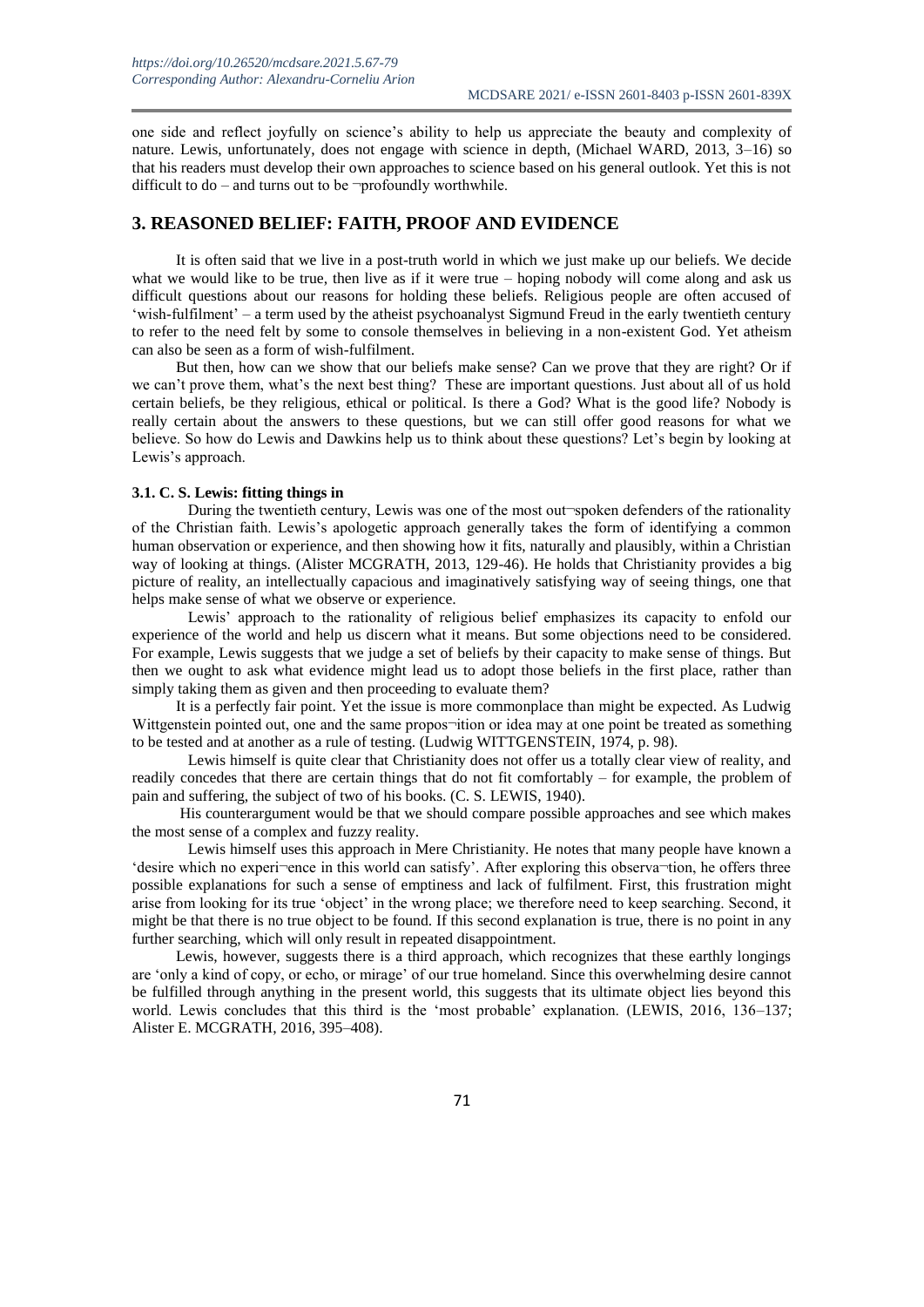#### **3.2. Richard Dawkins: science and evidence**

Dawkins is suspicious of religious beliefs because they seem to involve a retreat from critical thinking and a disengagement from evidence-based reasoning. His commitment to a scientific assessment of evidence leads him to adopt a strongly critical attitude towards any beliefs inadequately grounded in the observable: 'As a lover of truth, I am suspicious of strongly held beliefs that are unsupported by evidence.' (Richard DAWKINS, 2003, 117). For Dawkins, religious faith is 'blind trust, in the absence of evidence, even in the teeth of evidence'. (Richard DAWKINS, 1989, p. 198).

Scientists regularly must confront the problem of the 'underdetermination' of theory by evidence. (Thomas BONK, 2008). In other words, the evidence is often insufficient to compel us to accept one theory over another, in that each theory has some evidential support.

For Dawkins, there is no room for faith in science, precisely because the evidence compels us to draw certain valid conclusions. In The Selfish Gene he proposes an absolute dichotomy between 'blind faith' and 'overwhelming, publicly available evidence':

But what, after all, is faith? It is a state of mind that leads people to believe something – it doesn't matter what – in the total absence of supporting evidence. If there were good supporting evidence, then faith would be superfluous, for the evidence would compel us to believe it anyway. (DAWKINS, 1989, 330).

Dawkins overstates the ease with which scientists navigate their way from observations of our universe to theories about it, conveniently overlooking the serious intellectual difficulties raised by the underdetermination of theory by evidence. Yet he is entirely right to highlight the importance of evidence-based thinking in science, and to raise concerns about those who simply demand we accept their ideas or ask us to ignore evidence or avoid serious thinking about our universe or the meaning of life.

The difficulty is that science does not always deliver simple judgements. For example, consider the following question: 'Which is the best approach to quantum theory?' A recent survey of experts in the field showed a wide range of commitments to the ten major interpretations – again showing the importance of personal judgement in these decisions. (M. SCHLOSSHAUER, J. KOFLER and A. ZEILINGER , 2013, 220-30). As these interpret¬ations are inconsistent with one another, this raises some difficult questions for the simplistic 'science proves its beliefs' outlook.

Dawkins often seems to make an illegitimate logical transition from 'this cannot be proved' to 'this is false'. During a 1999 debate entitled 'Is Science Killing the Soul?' a member of the audience asked whether science could offer people consolation similar to that offered by religion – for example, after the death of a close friend or relative. Dawkins's response was puzzling: "It's a moot point whether one wishes to be consoled by a falsehood.' He here slides effortlessly from saying that consolation does not make religion true to saying that religion is false. Now while this might seem to be an entirely natural inference for Dawkins, it is not a logically valid conclusion. It does not follow that since A has not been proved, A is false.

#### **3.3. Reflecting on Dawkins and Lewis**

Dawkins's emphasis on providing good reasons for what we believe is appreciable. But one can legitimately wondered, why do so many theoretical physicists love super-string theory – put forward by Edward Witten in 1995 –, when there is no evidence to support it and it makes absolutely no predictions? Many scientists regard it as pure fantasy and wish that colleagues enamoured of the theory would rediscover their experimental roots. (Roger PENROSE, 2017). Lewis is a good example of a religious thinker who sets out a reasoned case for faith.

Lewis, however, is more cautious than Dawkins at this point, emphasizing that philosophical and existential attempts to make sense of our world and our lives lack the precision of mathematics and logic. We must make judgements about how well our world views fit with what we observe and experience. Lewis does not try to prove the existence of God on a priori grounds. Instead, he invites us to see how what we observe in the world around us and experience within us fits the Christian way of seeing things, almost as if we were trying on a hat or coat.

So how do Dawkins and Lewis cope with things that do not seem to fit their world views? In Dawkins's case, the stand-out inconsistency within his scientific atheism is the existence of so many people who believe in a God or gods. While he offers a Darwinian debunking argument against such belief, his dominant strategy – especially in The God Delusion – is to assert the idiocy of religious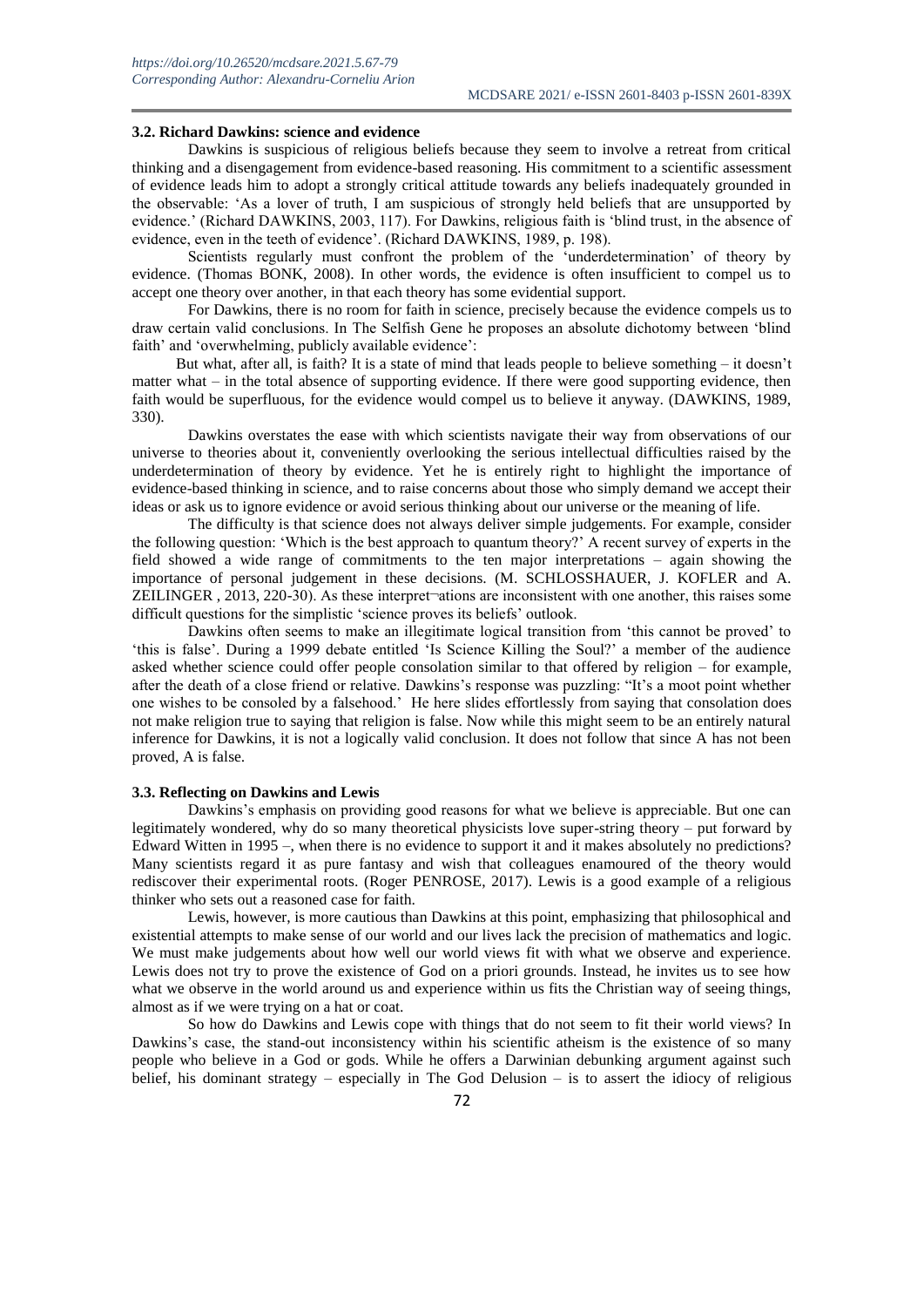believers, who are dismissed as deluded or perhaps even mentally ill. Believing in God is just like believing in the Tooth Fairy or Santa Claus – an infantile illusion that is abandoned when one grows up. Religious people, however, remain locked within a childish mentality, their intellectual growth stunted and impaired.

On the other hand, at Lewis, the most obvious inconsistency would seem to be the existence of suffering. He was aware of this concern and addressed it in two of his works: The Problem of Pain (1940) and A Grief Observed (1961). Though his case is not intellectually watertight, there is no doubt that he takes the force of such concerns seriously, leading him to show how an incarnational faith can accommodate the existence of suffering and even offer a way of coping with its trauma. (Ann LOADES, 1989, 269-276).

Many people hold social, political, ethical and religious beliefs that go beyond the available evidence but help us work out what is good and how we ought to live. We may note three examples of influential and important beliefs that cannot be proved true:

- 1. There is no God.
- 2. There is a God.
- 3. Democracy is the best form of government.

Each of these views commands some degree of support in today's com-plex and multifaceted world. But none of them can be proved to be true. If we followed Dawkins's criteria and accepted only those beliefs that can be proved to be right, we would have to turn our backs on all three of these beliefs – and many others drawn from the worlds of religion, ethics and politics. But we don't used to it. Why not? Because we realize that things are a lot more complicated than Dawkins allows. You can prove shallow truths such as  $2 + 2 = 4$ . But our really significant beliefs lie beyond proof, and we have to learn to live with this. It is interesting to note how often Dawkins's New Atheist colleague Christopher Hitchens makes criticisms of theism that often rest on unproved moral values.

The moral values, like theism itself, turn out to be unproved and unprovable. This problem is widely recognized. Bertrand Russell, for example, self-defined as an atheist, was in fact an agnostic, who knew that the question of whether God existed could not be proved one way or the other. (Bertrand RUSSELL,1960), 20). His atheism was basically a lifestyle choice, a decision to live and act in a certain way, knowing it ultimately involved an act of faith. Dawkins describes this position as 'de facto atheism' and summarizes it as follows:

'I cannot know for certain but I think God is very improbable, and I live my life on the assumption that he is not there.' (DAWKINS, 2006, 50-51).

Dawkins sets out rational and evidential criteria by which he chastises religious beliefs. So, the inherent or ineluctable question is: why does he not apply those same criteria to his own beliefs? This rational asymmetry represents a significant vulnerability within the New Atheist movement as a whole and has often been challenged by its critics. Dawkins is haunted by the fear that his own committed form of atheism cannot be sustained in the light of the criteria of rationality he uses in his criticism of religion. These criteria can too easily be turned against him by his critics.

Judge yourself by the standards by which you judge others! At times Dawkins comes close to facing up to this major difficulty with his approach. In a debate with Rowan Williams, hosted by Oxford University (in February 2012. https://podcasts.ox.ac.uk/nature-human-beings-and-question-their-ultimateorigin),Dawkins was perfectly clear about this point: he could not prove there was no God. In a sense, he was therefore an agnostic.

C.S. Lewis similarly recognizes the limits placed on the human quest for certainty. He saw God as the best way of making sense of our world and inhabiting it meaningfully. But he also knew this belief could not be proved in the way someone could -provide, say, mathematical proofs of Fermat's last theorem.

Religion is often framed solely in terms of beliefs about God, overlooking its equally significant beliefs about the dignity and destiny of human beings. Faith is not simply a set of doctrines about the transcendent but a set of commitments about how we understand and respond to our fellow human beings. Anyway, is religion really just about ideas? What about the practices, attitudes and values entangled with religious beliefs?

Dawkins and Lewis, in their different ways, help Christians reflect on the nature of faith. Dawkins often overstates his concerns, and by doing so limits his appeal to the more uncrit¬ical fringes of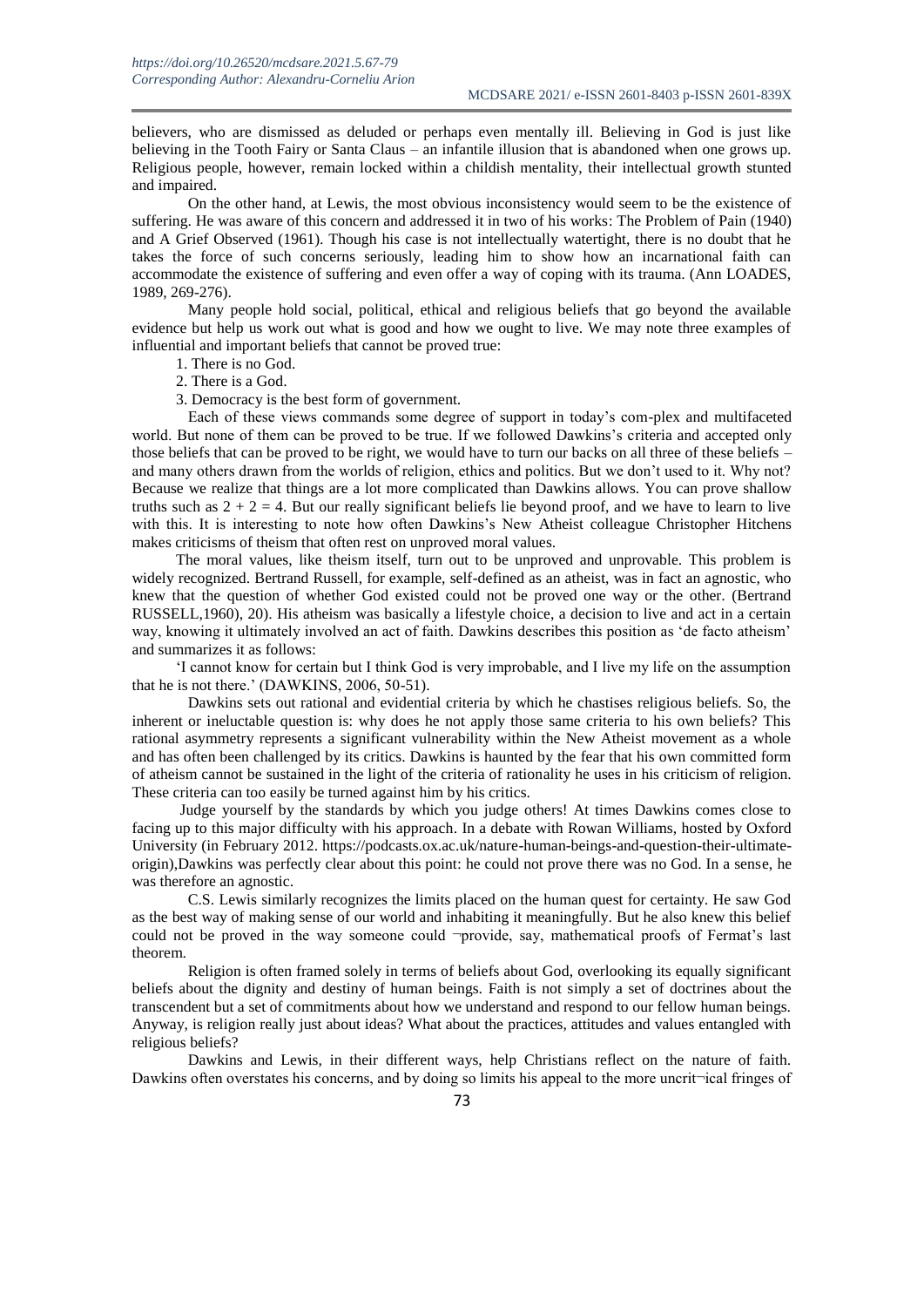atheism. Faith, he suggests, is: 'blind trust, in the absence of evidence, even in the teeth of evidence'; (DAWKINS, 1989, 198) a 'process of non-thinking'; 'evil precisely because it requires no justification and brooks no argument'. (DAWKINS, 2006, p. 308). One cannot help but feel that Dawkins really ought to read more Christian writers before making such muddled overstatements about something he does not understand.

Lewis has concerns as well. One of the more important relates to an over-emphasis on rational arguments for faith. As a result, some Christians are preoccupied with showing the truth of their faith, often echoing the 'glib and shallow ration¬alism' of their critics, and thus fail to bring out its important emphasis on meaning and its capacity to transform life. Lewis holds that stories are a far better way both to explore the reasonableness of the Christian faith, and to express Christianity's capacity to transform life. (Gilbert MEILAENDER, 1981, 222–230). Faith is not about evading human reason; it is about recognizing and transcending its limits rather than remaining trapped within the austere 'iron cage' of rationalism (Max Weber). But ultimately, the biggest question that separates Dawkins and Lewis is whether there is a God.

#### **4. IS THERE A GOD?**

The major question is that concerning the belief in God; how reasonable is this? Both Dawkins and Lewis give this question extended discussion.

III.1. Dawkins: God as an unevidenced delusion

Dawkins takes the view that God is a good – perhaps the best – example of an unevidenced belief, a delusion. People believe in God because this belief has been hammered into them by aggressively religious families or schools, or because they have failed to think seriously about superior scientific understandings of the world, which make belief in God both unnecessary and implausible. No good reason can be given for believing in God. It is irrational for a modern person to believe in God, which must be seen as a throwback to an earlier pre-scientific age in which such beliefs seemed credible. (Richard DAWKINS, 2006, 111-59).

Christians take the view that believing in God helps us make sense of the world, offering a larger framework or big picture into which fits what we observe and experience. Dawkins argues that this involves adding an unobserved and intrinsically complicated entity – God – to the inventory of the universe. Science is about keeping things as simple as possible – which is one reason why Dawkins prefers atheism to Christianity. It seems a simpler and neater idea.

Now this seems a fair point. If someone is to decide which of several possible scientific explanations of an observation was the best, then, one criterion, unreservedly, is that of simplicity. The philosopher Richard Swinburne focuses on this and argues that theism is the most elegant and simple explanation of our world. (Richard SWINBURNE, 1997, 83). Some atheists argue that it is easier to believe in no God than in one God. Yet although some philosophers of science have argued that the simplest theory is always the best, the history of science just does not bear this out. (Hauke RIESCH, 2010, 75–90).

Yet Christians do not see God as a physical object within the universe, analogous to a new moon orbiting the planet Neptune. God is rather the ground and cause of all things, who stands behind and beyond the universe, while also choosing to self-disclose in human form. As William Inge (1860-1954) pointed out, rationalists try to 'find a place for God' in the world. Christians, however, think of God not as part of a painting or diagram but rather as 'the canvas on which the picture is painted, or the frame in which it is set'. (William Ralph INGE, 1910, p. 197).

Dawkins, however, has another point to make that needs to be taken very seriously, namely the moral character of God. God, for Dawkins, is intellectually superfluous and morally repugnant. God is a tyrant, an oppressor who imprisons humanity within a constricted and constraining intellectual strait¬jacket. The God Delusion speaks eloquently of a 'nasty god' who 'stalks every page of the Old Testament'. This god is elsewhere described as a 'psychotic delinquent' and a 'cruel ogre (DAWKINS, 2006, 108). Some might see this as a prejudicial stereotyping of Judaism; others, however, would see Dawkins's focus on the Old Testament as a necessary tactic to discredit any form of monotheism, given the New Testament's rather attractive emphasis on divine love and compassion.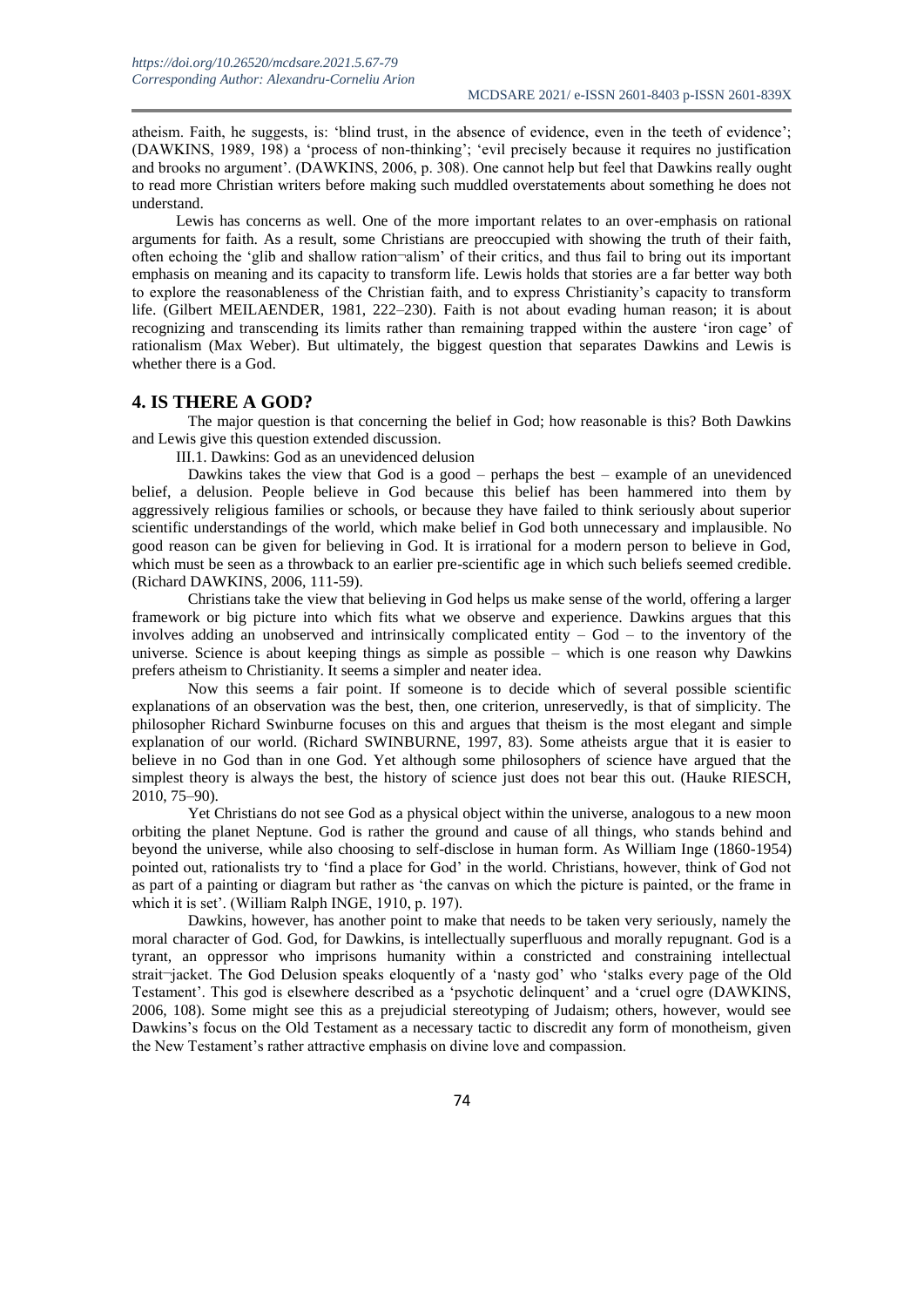Scholars of the Old Testament fault Dawkins for his wooden and uncomprehending reading of this text, particularly his failure to do justice to the complexity of its vision of God,( Katharine DELL, 2017) or to realize that Christians interpret the Old Testament in the light of Jesus Christ, seen as the fulfilment of Law and prophets. This is one of the reasons why so many have criticized Dawkins for ridi¬culing a concept of God that seems to bear little relation to the Christian God – an idealized (or demonized?) invention designed with the needs of atheist apologetics in mind, playing on dark cultural suspicions of religion and exploiting a diminishing general knowledge of Christian beliefs and practices.

III.2. C. S. Lewis: God as the heart's desire

Lewis's transition from atheism to Christianity proceeded in stages. Initially he realized that the concept of God offered both an explanation and a confirmation of human moral values. Yet this essentially philosophical idea of God gave way to the notion of God as a living reality – someone we could know, not just know about. Lewis thus came to see God as the source and goal of human longing. His grounds for believing in God were not that this would make him a happier human being but because the Christian vision of God was true and trustworthy and brought joy and fulfilment in its wake.

For Lewis, God is neither an object within our universe nor a mere abstract philosophical idea. Although our quest may begin with rational arguments or take these in along the way, the goal of that quest is a personal reality:

[The existence of God] is a speculative question as long as it is a question at all. But once it has been answered in the affirmative, you get quite a new situation. You are no longer faced with an argument which demands your assent, but with a Person who demands your confidence. (C.S. LEWIS, ed. Lesley Walmsley, 2000, 213-214).

The point Lewis is making is that religious belief is grounded on rational norms that are not the same as those governing scientific theories. The former are governed by the 'logic of personal relations', the latter by the 'logic of speculative thought'. To have faith in God is not primarily to give intellectual assent to an idea, but to step into a greater picture of our world and become part of it.

'Each of us has got to enter that pattern, take his place in that dance (God seen by him in terms of dance). There is no other way to the happiness for which we are made.'(LEWIS, 2016, p. 176).

But which God are we talking about? Lewis is quite clear about this: it is the God made known and available through Jesus Christ, whose significance is to be grasped through both reason and the imagination. Belief in this God allows us to make sense of our world, so that we see it truly; yet it is also about the discernment of what we and our universe mean and how this informs the way we live. For Lewis, 'reason is the natural organ of truth; but imagination is the organ of meaning'. (C. S. LEWIS, ed. Walter Hooper, 1969; repr. 2013, 265).

Like a scientist, Lewis aimed to evaluate the reliability of his beliefs by checking them out against observations. This helps us understand why he called himself an 'empirical theist': he assessed Christianity – especially its understanding of  $God - by$  asking how well this 'fits in' with what he experienced. (Readers of Mere Christianity will be familiar with his reflections on the human sense of moral responsibility, and the deep and elusive sense of yearning – which he termed 'joy' – that was such an integral part of his world of experience.).

Yet Lewis's approach to belief in God raises questions. One of the most obvious is this: he does not establish the existence of God by evidence-based reasoning. His approach seems rather to be assessing the Christian idea of God by seeing how well it makes sense of experience. But surely, he should prove the existence of God on the basis of the evidence? It is an important question, but not easily answered. Lewis seems to have adopted a binary solution during the late 1920s: either a recovery of belief in God or a confirmation and consolidation of his atheism. His was thus a comparative judgement, in which he set two already familiar positions side by side, considering how well they 'conveyed' or rendered actual human experience.

It is interesting to set Lewis alongside Dawkins at this point. As we already noted, for Dawkins's view – that the universe has neither design nor purpose, we need to look at this passage more closely and note the method he uses in drawing this conclusion:

'The universe we observe has precisely the properties we should expect if there is, at bottom, no design, no purpose, no evil and no good, nothing but blind pitiless ¬indifference.' (Richard DAWKINS, 1995, 133).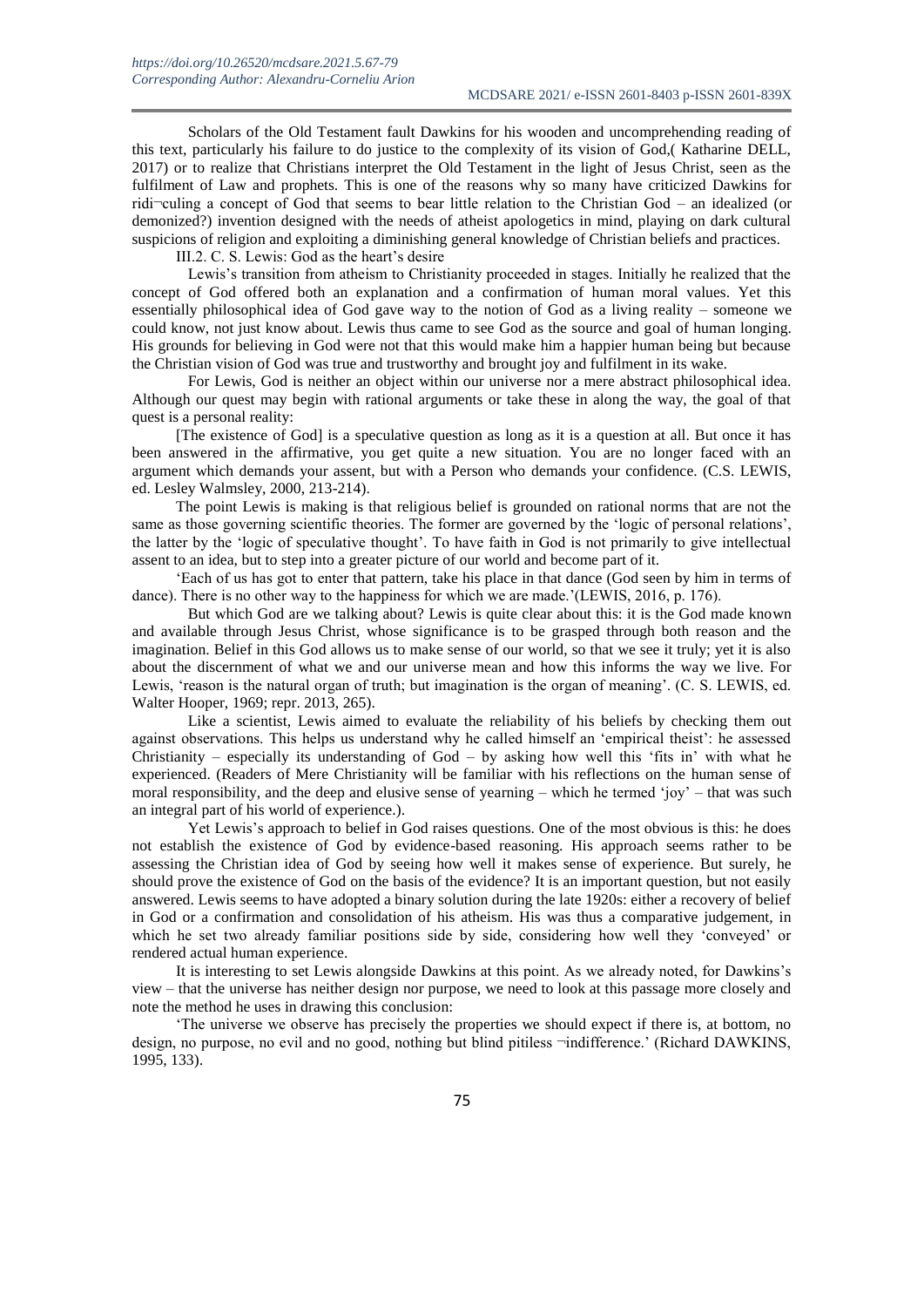Dawkins here argues that there is a congruence or convergence of our actual observations of the universe and what we would expect if it is devoid of any intrinsic purpose, meaning or value.

Although Dawkins and Lewis reach quite different conclusions, their lines of argument are surprisingly similar. Each is asking which way of thinking seems to fit in better with our observations. The question is resonance or consonance between theory and observation, not proof of theory by observation. In the end, these two thinkers reach different judgements about God, yet by similar intellectual trajectories; neither of their positions is proved or provable. Sometimes the best theory is complicated and needs to be judged by its empirical adequacy; in other words, its ability to make sense of what we observe and experience. And Alister McGrath notes down: 'That's one of the main reasons why I moved away from atheism to Christianity. It seemed to me that atheism didn't really help me make sense of the complexities of our world or human experience, whereas Christianity did. (In Richard DAWKINS, 2019, 51-52).

#### **5. CONCLUSION**

Perhaps one obvious conclusion is that both Dawkins and Lewis are men of faith, in that both hold committed positions that cannot be proved right but which they clearly regard as justified and reasonable. We have to learn to live with a degree of rational uncertainty about our deepest beliefs and values.

To his critics, Dawkins's views on faith and proof seem to be philosophically thin, characterized by a narrow account of the capacity of human beings to know what really matters and live out their lives on its basis. It is instructive to compare Dawkins's shallow account of proof with the more realistic reflections of poets such as Alfred, Lord Tennyson (1809-1892). His poem 'The Ancient Sage' provides a concise summary of the dilemma of human beings as they try to make sense of our world and live meaningfully within it: 'For nothing worthy proving can be proven, / Nor yet disproven.'(Howard W. FULWEILER, 1983, 203-216).

In terms of their intellectual precariousness, both atheism and Christianity reflect the epistemic limits of human beings, who show a tendency to want to believe more – whether that belief is religious or secular – than the evidence actually warrants.

We find that setting Lewis and Dawkins side by side illuminates both the human condition and the inevitability of some form of faith in living a meaningful life. Yet many would suggest that the existence of suffering calls into question whether life can be said to be 'meaningful' in any sense of the word.

A similar theme is found in The God Delusion, where Dawkins clearly believes there is no intellectual case for the existence of any kind of God; he is severely critical of the moral character of the Old Testament's deity:

'The God of the Old Testament is arguably the most unpleasant character in all fiction: jealous and proud of it; a petty, unjust, unforgiving control-freak; a vindictive, bloodthirsty ethnic cleanser; a misogynistic, homophobic, racist, infanticidal, genocidal, megalomaniacal, sadomasochistic, capriciously malevolent bully.' (R. DAWKINS, 2006, 31).

This uncomfortable outpouring of contempt is illuminating, for it indicates that we cannot separate the question of 'belief in God' from that of 'What God are we talking about?'

Christopher Hitchens, Dawkins's fellow New Atheist, points out that from an atheist perspective, human beings create a God who is like them: 'God did not create man in his own image. Evidently, it was the other way about.' (Christopher HITCHENS, 2007, 8). Both God and religions must be recognized as 'man-made'. Human religion illuminates human nature. This issue is central to the writings of the German atheist philosopher Ludwig Feuerbach, who influenced both Karl Marx and Sigmund Freud. In his Essence of Christianity (1841), Feuerbach argued that human beings invent gods, and in so doing disclose their true natures, aspirations and fears. The study of religion thus offers a way of understanding human nature. (Josef WINIGER, 2004).

If, as Dawkins asserts, God is a 'bloodthirsty ethnic cleanser', what does that say about the people who invented this God? Dawkins doesn't seem to have grasped the significance of this question.

Within an atheist perspective, a repulsive deity is the mirror image of the repulsive human beings who invented this idea of God. So what does this tell us about human nature? Given the human moral fiascos of the 20th century, few would now echo the naive moral optimism of the Victorian atheist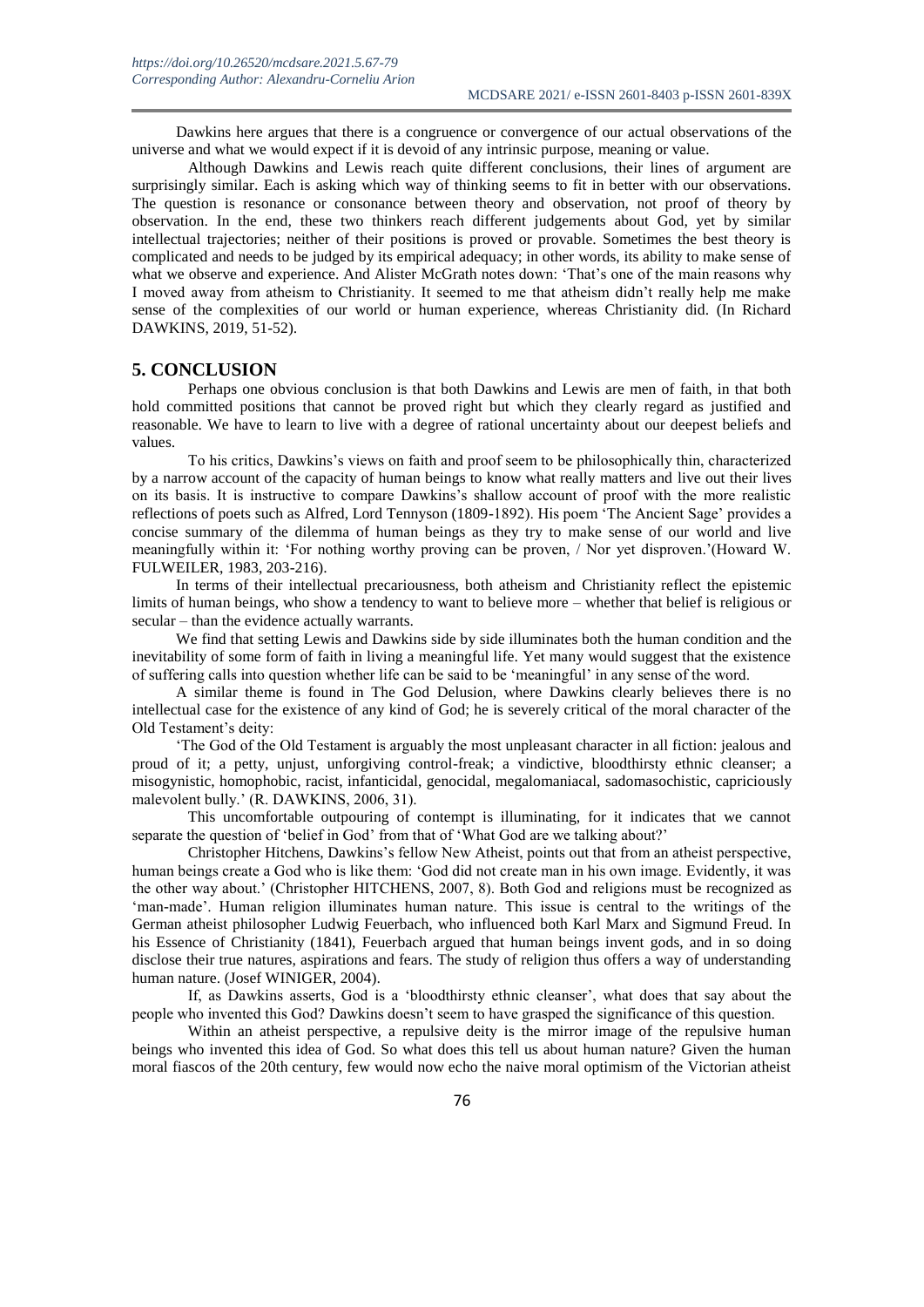poet Algernon C. Swinburne († 1909): 'Glory to Man in the highest! for Man is the master of things.' (Algernon Charles SWINBURNE, 1871, 124). The sheer irrationality of the two total wars of the twentieth century reduced many – such as Bertrand Russell – to despair:

'Man is a rational animal – so at least I have been told. Throughout a long life, I have looked diligently for evidence in favor of this statement, but so far I have not had the good fortune to come across it.' (Bertrand RUSSELL, 1996, 82).

These lines of thought move us away from the question of God to the perhaps more troubling one of human nature. Why troub¬ling? Because any good theory of human nature is like a mirror: it shows us how we really are rather than how we would like to be.

The great questions of life remain debated and discussed precisely because they are so important and because they transcend the evidential and rational capacities of human beings. We ought to know how we and our universe work; yet we also need to know what they mean. For Lewis, the Christian narrative allows us to hold together the functionality and meaning of our universe.

But how can we meet Dawkins's demand to show that our beliefs are justified, like those of the natural sciences? Or Lewis's concern that we do not limit ourselves to what the natural sciences can disclose? For Lewis, 'reason is the natural organ of truth; but imagination is the organ of meaning'- and we need both if we are to find our way to something both true and trustworthy on the one hand, yet capable of helping us find meaning on the other. \*\*

I want to have a final look to a personal history that highlights the main points of our paper. Paul Kalanithi (1977–2015) was a promising neurosurgeon who died of metastatic lung cancer at the age of 37 (before he could ever practice as a fully qualified surgeon). Once he knew he was dying, Kalanithi reflected hard on the meaning of life, the importance of the practice of medicine and the place of science in human culture. His bestselling book, When Breath Becomes Air, was written during his final illness and published posthumously.

Kalanithi loved science but found that it failed to engage with some of the questions that both really mattered to him and increased in importance as his illness progressed:

Science may provide the most useful way to organize empirical, reproducible data, but its power to do so is predicated on its inability to grasp the most central aspects of human life: hope, fear, love, hate, beauty, envy, honor, weakness, striving, suffering, virtue. (Paul KALANITHI, 2017, 170).

Literature, however, illuminated experience, providing a way of confronting the 'messiness and weight of real human life'. Kalanithi found writers such as T. S. Eliot helpful in exploring life's more complex questions, where other approaches were as 'dry as a bone'.

Science, he argues, is not really about explanation but about reducing phenomena into manageable units. By its very nature it cannot engage with the 'existential, visceral nature of human life, which is unique and subjective' (Paul KALANITHI, 2017, 170). There is nothing wrong with science; it is simply that its answers are important in some areas of life but not in others. To deal with the complexity of life we need more than science.

As a neurosurgeon, Kalanithi clearly affirms the importance of the natural sciences as a way of understanding how our world works, and as a means of developing new approaches to diagnosis and therapy. Yet he refuses to exalt science into a world view that establishes meaning and value. Those must come from other sources. He nods here in the directions of both Dawkins and Lewis, even if his more significant inspiration comes from the position represented by Lewis.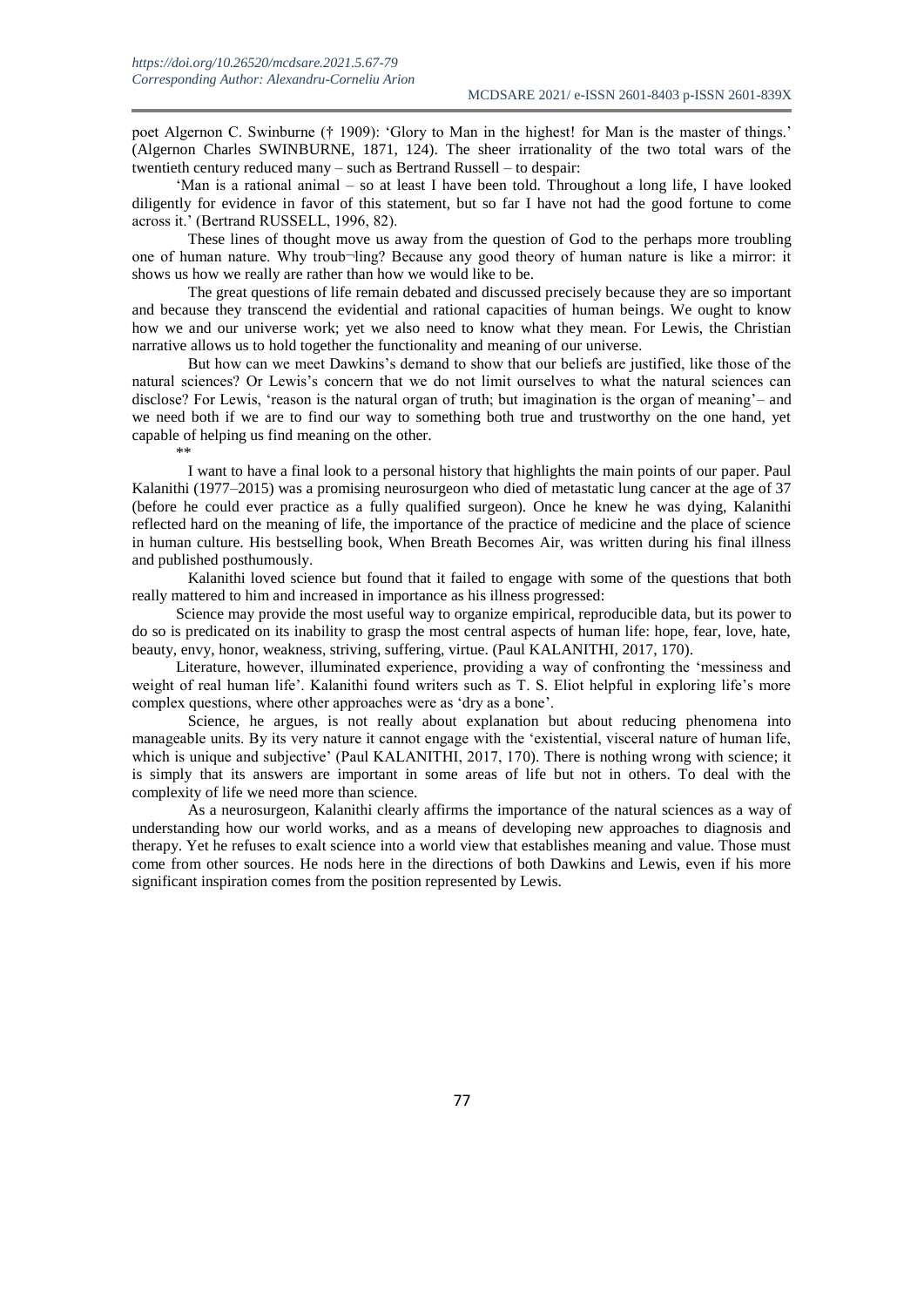#### **BIBLIOGRAPHY:**

- **[1]** DAWKINS. Richard. *The God Delusion* (London: Bantam, 2006).
- **[2]** –––––. *A Devil's Chaplain* (London: Weidenfeld & Nicholson, 2003).
- **[3]** –––––. *An Appetite for Wonder* (London: Bantam, 2013).
- **[4]** –––––. *River out of Eden: A Darwinian View of Life* (London: Phoenix, 1995).
- **[5]** –––––. 'Universal Darwinism'. in D.S. BENDALL (ed.), *Evolution: From Molecules to Men*  (Cambridge: Cambridge University Press. 1983.
- **[6]** DELL. Katharine. *Who Needs the Old Testament? Its Enduring Appeal and Why the New Atheists Don't Get It* (London: SPCK, 2017.
- **[7]** FULWEILER. Howard W. 'The Argument of "The Ancient Sage": Tennyson and the Christian Intellectual Tradition', *Victorian Poetry* 21:3 (1983).
- **[8]** HARRIS. Sam. *The Moral Landscape* (London: Bantam, 2010).
- **[9]** HARRISON. Peter. *The Territories of Science and Religion* (Chicago: University of Chicago Press. 2015).
- **[10]**HICKS. Joshua A. and KING. Laura. 'A Meaning in Life and Seeing the Big Picture'. *Cognition and Emotion* 21:7 (2007).
- **[11]**HITCHENS. Christopher. *God Is Not Great: How Religion Poisons Everything* (New York: Twelve, 2007.
- **[12]**INGE. William Ralph. *Faith and Its Psychology* (New York: Charles Scribner's Sons, 1910.
- **[13]**KALANITHI, Paul, *When Breath Becomes Air* (London: Vintage Books, 2017).
- **[14]**LEWIS. C. S., *Mere Christianity* (London: HarperCollins, 2016).
- **[15]** ––––––. ed. Lesley WALMSLEY, *Essay Collection: Faith, Christianity and the Church* (London: Collins, 2000).
- **[16]** ––––––. *Surprised by Joy* (London: HarperCollins, 2002).
- **[17] ––––––**. *The Problem of Pain* (London: Centenary Press, 1940).
- **[18] ––––––**. *A Grief Observed* (London: Faber & Faber, 1961).
- **[19] ––––––**. ed. Walter Hooper, *Selected Literary Essays* (Cambridge: Cambridge University Press, 1969; repr. 2013.
- **[20]**LOADES. Ann. 'The Grief of C. S. Lewis', *Theology Today* 46:3 (1989).
- **[21]**MAYNARD SMITH. John. 'Science and Myth', *Natural History* 93:11 (1984).
- **[22]**MCGRATH. Alister. *Richard Dawkins, C.S. Lewis and the Meaning of life*, Printed in Great Britain (London: Society for Promoting Christian Knowledge, 2019).
- **[23]** ––––––. *Mere Discipleship: On Growing in Wisdom and Hope* (London: SPCK, 2018).
- [24] –––––. *The Intellectual World of C. S. Lewis* (Oxford: Wiley-Blackwell, 2013).
- **[25]** ––––––. 'The Rationality of Faith: How Does Christianity Make Sense of Things?', *Philosophia Christi* 18:2 (2016).
- **[26]**MEILAENDE. Gilbert. 'Theology in Stories: C. S. Lewis and the Narrative Quality of Experience', *Word and World* 1:3 (1981).
- **[27]**PENROSE. Roger. *Fashion, Faith, and Fantasy in the New Physics of the Universe* (Princeton, NJ: Princeton University Press, 2017).
- **[28]**RIESCH. Hauke. 'Simple or Simplistic? Scientists' Views on Occam's Razor', *Theoria* 25:1 (2010).
- **[29]**RUSSELL. Bertrand. *Bertrand Russell Speaks his Mind* (London: Barker, 1960).
- **[30]** ––––––. *Essays in Skepticism* (New York: Philosophical Library, 1963).
- **[31]** ––––––. *Unpopular Essays* (New York: Routledge, 1996).
- **[32]**SCHLOSSHAUER. Maximilian, KOFLER. Johannes and ZEILINGER, Anton. 'A Snapshot of Foundational Attitudes toward Quantum Mechanics'. *Studies in the History and Philosophy of Modern Physics* 44:3 (2013).